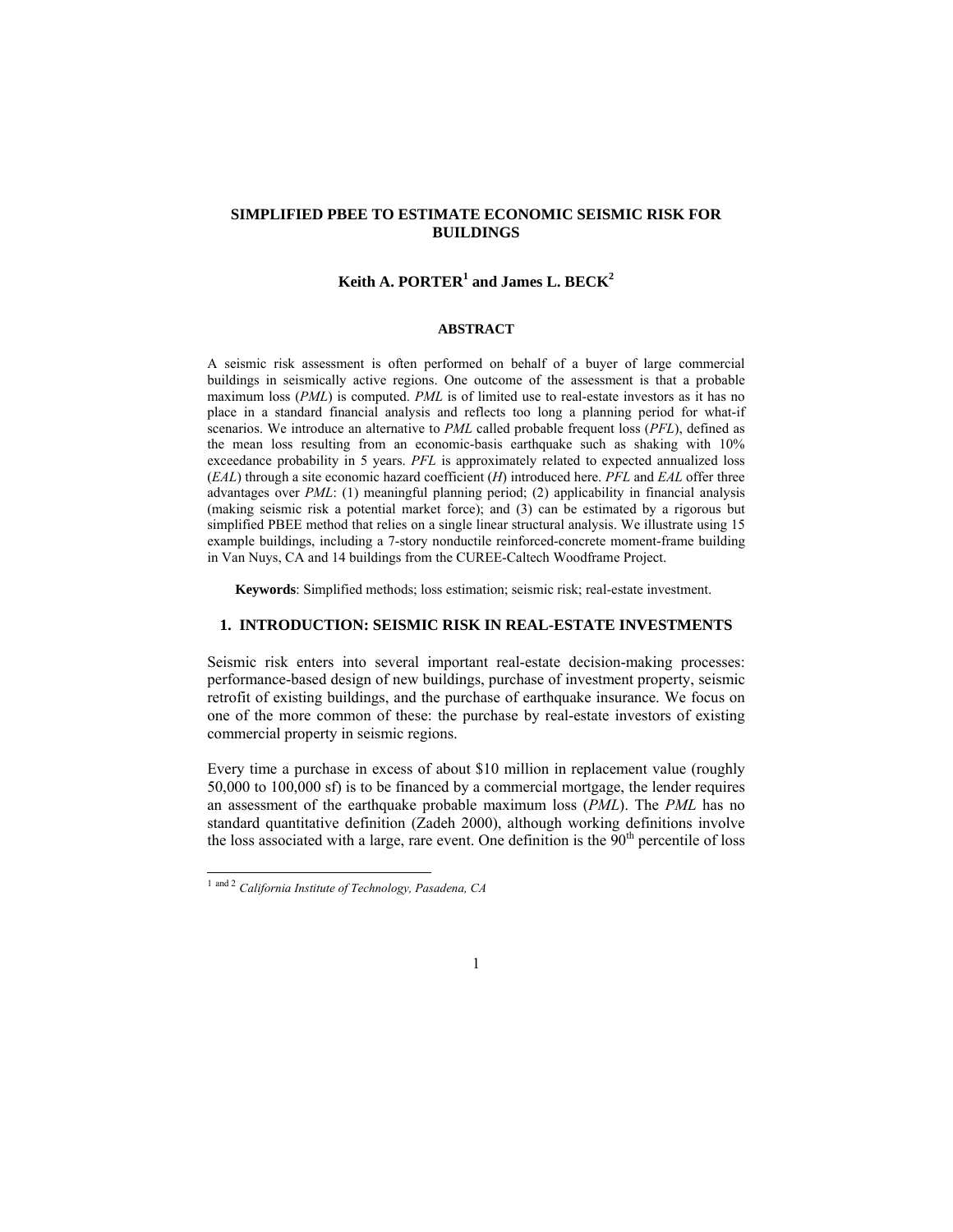given shaking with mean recurrence time of 475 years. Lenders typically refuse to underwrite the mortgage if the *PML* exceeds 20% to 30% of the replacement cost of the building, unless the buyer purchases earthquake insurance—a costly requirement that often causes the investor to decide against bidding.

If the *PML* hurdle is passed, bidders typically proceed to ignore seismic risk, for good reasons: (1) they plan on the order of 5-10 yr, so an upper-bound loss associated with 500-yr shaking is largely meaningless for investment sensitivity studies; (2) *PML* cannot be used in a financial analysis of return on equity or other standard financial performance metrics; and (3) *PML* cannot be used to compare seismic retrofit benefits with costs. Thus, the main seismic risk metric in one of the most common seismic risk decision situations provides owners little value for risk-management decision-making.

Two potentially useful performance metrics are expected annualized loss (*EAL*), which measures the average yearly loss when one accounts for the frequency and severity of various levels of loss, and mean loss given shaking in a reasonable upperbound event during the investor's planning period. We introduce such a metric and refer to it as probable frequent loss (*PFL*), to evoke *PML* with a briefer planning period. The bidder who knows *EAL* can include it as an operating expense in the financial analysis. *PFL* can be used in the sensitivity studies commonly performed during bidding. We present three increasingly simple performance-based earthquake engineering (PBEE) methods to estimate *EAL* and *PFL*.

#### **2. THREE METHODS TO CALCULATE INVESTOR'S SEISMIC RISK**

#### **2.1 EAL Method 1: Integrate Vulnerability and Hazard at Several IM Values**

Assuming independence of intensity and of loss between earthquakes, *EAL* can be calculated as

$$
EAL = V \int_{s=0}^{\infty} y(s) G'(s) ds
$$
 [1]

where *V* denotes the replacement cost of the building, *s* refers to the seismic intensity measure (*IM*), *y*(*s*) is the mean seismic vulnerability function (defined here as the average repair cost as a fraction of *V*, given *s*), *G*(*s*) is the mean annual frequency of exceeding shaking intensity *s*, and *G*′(s) is its first derivative with respect to *s*.

In practice,  $y(s)$  and  $G(s)$  are evaluated at  $n+1$  discrete intensity levels  $s_0, s_1, \ldots s_n$ . We denote these by  $y_0, y_1, \ldots, y_n$ , and  $G_0, G_1, \ldots, G_n$ , respectively. We assume  $G(s)$  varies exponentially between the discrete values of *s*, and that *y*(*s*) varies linearly, i.e.,

$$
G(s) = G_{i-1} \exp(m_i (s - s_{i-1})) \text{ for } s_{i-1} < s < s_i
$$
\n[2]

$$
y(s) = y_{i-1} + \Delta y_i / \Delta s_i \cdot (s - s_{i-1}) \quad \text{for } s_{i-1} < s < s_i \tag{3}
$$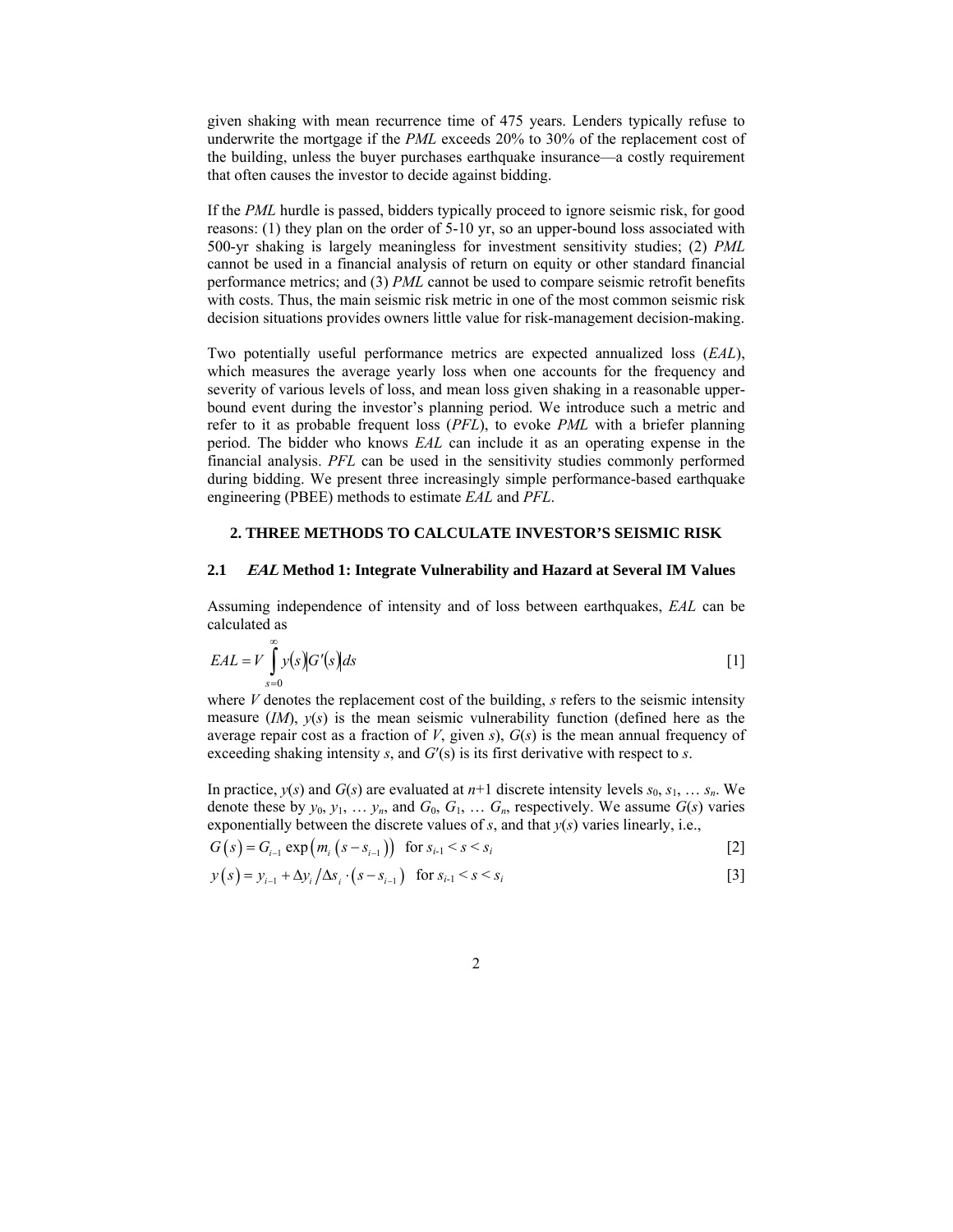$$
m_i = \ln(G_i/G_{i-1})/\Delta s_i \quad i = 1, 2, \dots n
$$
 [4]

$$
\Delta s_i = s_i - s_{i-1} \quad i = 1, 2, \dots n
$$
 [5]

$$
\Delta y_i = y_i - y_{i-1} \quad i = 1, 2, \dots n \tag{6}
$$

One can show (Porter et al. 2004) that *EAL* is then given by

$$
EAL = V \sum_{i=1}^{n} \left( y_{i-1} G_{i-1} \left( 1 - e^{m_i \Delta s_i} \right) - \frac{\Delta y_i}{\Delta s_i} G_{i-1} \left( e^{m_i \Delta s_i} \left( \Delta s_i - \frac{1}{m_i} \right) + \frac{1}{m_i} \right) \right) + R \tag{7}
$$

where *R* is a remainder term for values of  $s > s_n$ , and has an upper bound of  $VG(s_n)$  if  $y(s) \leq 1$ . We refer to the method of calculating *EAL* by Equation [7] as Method 1.

Information on *G*(*s*) is increasingly available (e.g., Frankel and Leyendecker 2001). To determine  $y(s)$  requires either (1) large quantities of empirical post-earthquake survey data (which for various reasons do not exist in reliable form); (2) the exercise of expert opinion; or (3) PBEE analysis along lines pursued by the Pacific Earthquake Engineering Research (PEER) Center.

To create  $y(s)$ , we employ a PBEE methodology called assembly-based vulnerability (ABV). ABV is described in detail elsewhere (e.g., Porter et al. 2001). It meets the two main criteria set out by Hamburger and Moehle (2000) for a second-generation PBEE methodology: system-level performance evaluation (e.g., economic loss, casualties, and repair duration, or "dollars, deaths, and downtime") and rigorous propagation of all important sources of uncertainty. In summary, ABV has six steps:

*1. Facility definition*. The facility is defined by its location and design, including site soil, structure and nonstructural assemblies. One creates an inventory of the damageable assemblies and identifies the structural-response parameter (interstory drift ratio, member force, etc.) that would cause damage to each assembly. By assembly, we mean a collection of components, assembled and in place, defined according to a standard taxonomic system, e.g., RS Means Co Inc. (1997).

*2. Ground-motion selection.* One selects a ground-motion time history and scales all of its accelerations by a constant to achieve the desired value of *s*. We measure *s* by spectral acceleration at the facility's small-amplitude fundamental period of vibration,  $S_a(T_1)$ , and limit scaling of recorded time histories to a factor of 2. The scaled groundmotion time history is denoted here by *a*(*t*).

*3. Structural analysis.* One creates a structural model and performs a nonlinear timehistory structural analysis to determine structural responses, referred to as engineering demand parameters (*EDP*). The structural model is stochastic, meaning that component masses, damping, and force-deformation behavior (denoted here by *M*, ζ, and *FD*) are treated as uncertain, having prescribed probability distributions.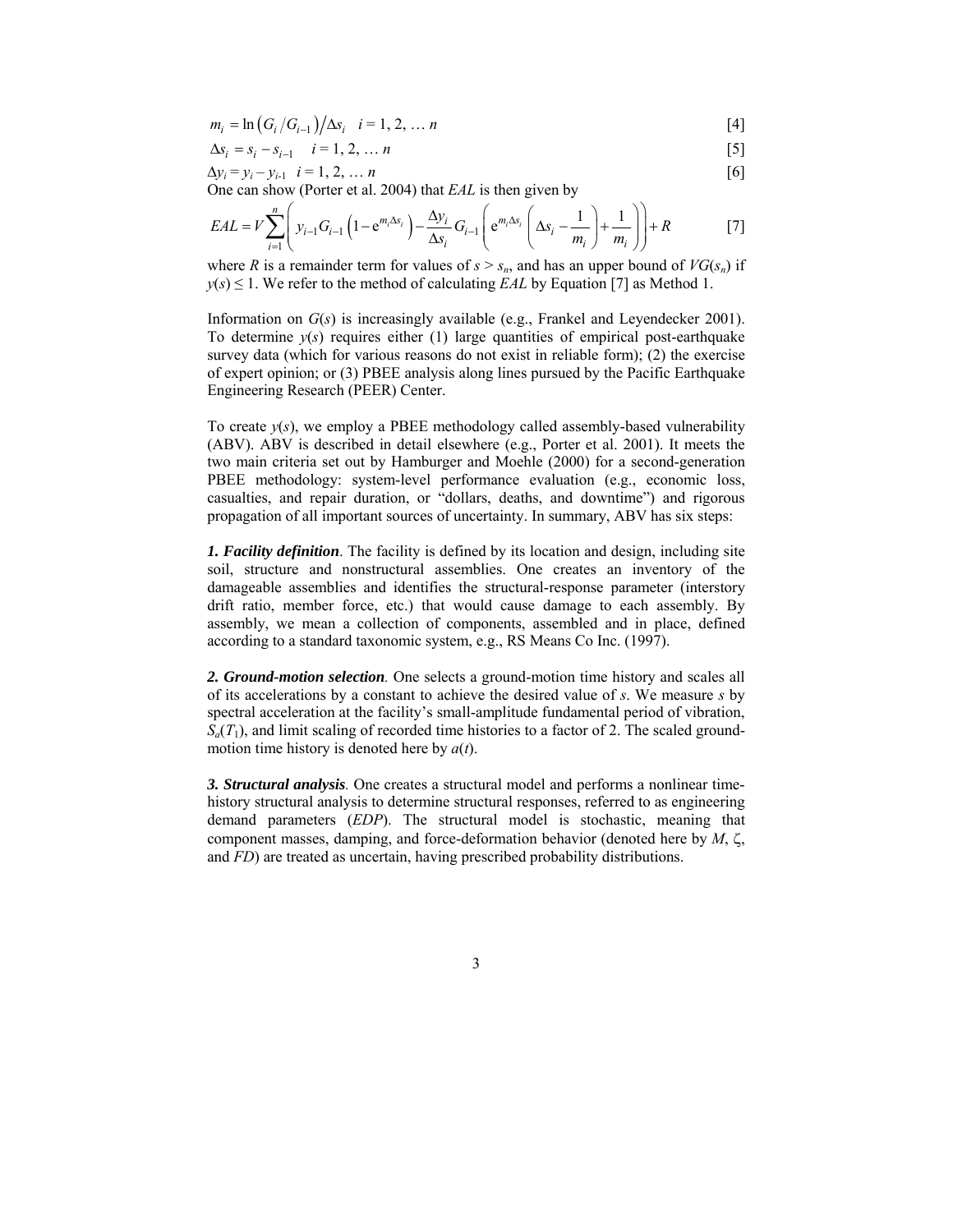*4. Damage analysis.* Each damageable assembly has an uncertain capacity to resist damage. Damage is parameterized via an uncertain, discrete damage measure, denoted by  $DM \in \{0, 1, \ldots N_{DM}\}$ , where  $DM = 0$  corresponds to no damage. Each level of *DM* is defined by prescribed repairs. For an assembly with  $N_{DM} = 1$ , one compares the *EDP* to which it is subjected with its uncertain capacity, denoted by *R*. If  $R \leq EDP$ , the assembly is damaged, otherwise not. For an assembly with  $N_{DM} \geq 2$ , the *DM* is the maximum value *dm* such that  $R_{dm}$  < *EDP*. If  $N_{DM} \ge 2$ , it is necessary to ensure that  $R_{dm} \le R_{dm+1}$  for  $dm \le N_{DM}$ . A method to do so is shown in step 6. The result of the damage analysis is the number of damaged assemblies of each type (indexed by *j*) and level of damage (indexed by *dm*), denoted here by *Nj,dm*.

*5. Loss analysis.* Each assembly type and damage state has an associated uncertain repair cost, which we denote by  $C_{i,dm}$ . The total direct repair cost is the sum of the number of damaged assemblies of each type (*j*) and damage state (*dm*) times the unit cost to repair each. One adds the quantity of repainting required (the total painted area of each room, hallway, or other line of sight that has at least one damaged assembly that must be repainted) times the unit cost to repaint. To this subtotal is added contractor overhead and profit (denoted here by  $C_{OP}$ ), treated here as a factor of the total direct repair cost. The result is the total repair cost. This is divided by the building replacement cost to produce a sample of the damage factor, *Y*:

$$
Y = \frac{1}{V} \left( 1 + C_{OP} \right) \sum_{j=1}^{N_j} \sum_{dm=1}^{N_{dm}} N_{j,dm} C_{j,dm}
$$
 [8]

*6. Propagate uncertainty.* There are many uncertain parameters in the analysis. One way to propagate them is Monte Carlo simulation (MCS). In an MCS approach to ABV, each variable, denoted generically by *X*, has an associated cumulative distribution function (CDF), denoted by  $F_x(x)$ , which gives the probability that *X* will take on a value less than or equal to a particular value *x*. In a single loss simulation, one samples a value of each uncertain variable in steps 2 through 5 according to its CDF, and calculates a sample *Y*. One way to sample an *X* is to generate a sample *u* of a random number uniformly distributed between 0 and 1. The sample of *X* is given by  $x = F_X^{-1}(u)$  where  $u \sim U(0,1)$  [9]

The vector of uncertain variables is denoted here by  $\underline{X} = [a(t), M, \zeta, FD, R, C, C_{OP}]^{T}$ . Each component in the vector can itself have more than one component. Lacking a probabilistic model for *a*(*t*), a suite of historical ground-motion time histories can be used and assigned equal probability. Each uncertain variable is simulated per Equation [9]. Steps 2-5 are performed, producing one sample of *Y*. The process is repeated many times at a given level of *s* to produce many samples of *Y*. The distribution of the samples is treated as the distribution of *Y*. One repeats this process at many levels of *s* to produce the uncertain seismic vulnerability function *Y*(*s*).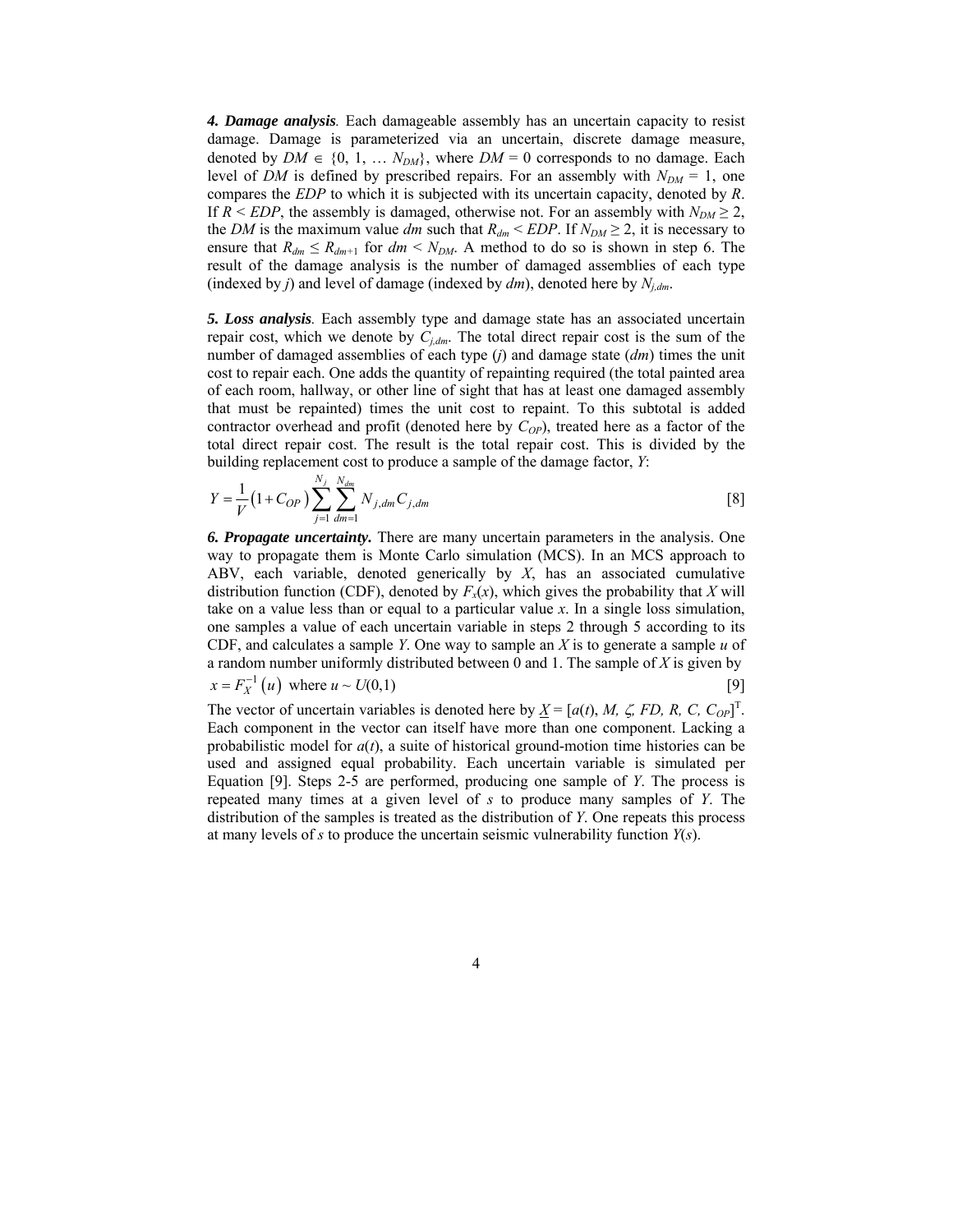Damage analysis for an assembly with  $N_{DM} \geq 2$  requires more than simply simulating each capacity *Rdm* according to its distribution and comparing with *EDP*, owing to the necessity that  $R_{dm} \le R_{dm+1}$  for  $dm \le N_{DM}$ . When  $N_{DM} \ge 2$ , one evaluates the CDF of *DM* for each assembly, conditioned on *EDP*, which we denote by  $F_{DMEDP=x}(dm)$ . We denote the CDF of capacity  $R_{dm}$  by  $F_{R,dm}(x)$  and calculate:

$$
p[DM = dm | EDP = x] = 1 - F_{R,(dm+1)}(x)
$$
  
\n
$$
= F_{R,dm}(x) - F_{R,(dm+1)}(x)
$$
  
\n
$$
= F_{R,dm}(x)
$$
  
\n
$$
= F_{R,dm}(x)
$$
  
\n
$$
dm = N_{DM}
$$
  
\n
$$
dm = N_{DM}
$$
  
\n
$$
[10]
$$
  
\n
$$
dm = N_{DM}
$$
  
\n
$$
[11]
$$

$$
= 1 \t dm = N_{DM}
$$
 [11]

$$
dm = F_{DM|EDP=x}^{-1}(u); u \sim U(0,1)
$$
 [12]

where *p*[*A|B*] denotes the probability of *A* given *B*. For many assembly types and damage states, it is reasonable to take  $F_{R,dm}(x)$  as a cumulative lognormal distribution,  $F_{R, dm}(x) = \Phi(\ln(x / \hat{x}) / \beta)$  [13]

where  $\Phi$  is the cumulative standard normal distribution and  $\hat{x}$  and  $\beta$  are the median and logarithmic standard deviation of capacity, which vary by assembly type and damage state. See Porter et al. (2001) and Beck et al. (2002) for examples.

**Latin hypercube simulation (LHS).** To enhance step 6, replace Equation [9] by 
$$
x = F_X^{-1}(u_1/N + u_2/N)
$$
 [14]

where *N* is the number of samples desired,  $u_1$  is sampled from  $\{0, 1, \ldots N-1\}$  with equal probability and without replacement, and  $u_2 \sim U(0,1)$ . Replace Equation [12] by  $dm = F_{DM|EDP=x}^{-1} (u_3/N + u_4/N)$  [15]

where  $u_3$  is sampled from  $\{0, 1, \ldots N-1\}$  with equal probability and without replacement and  $u_4 \sim U(0,1)$ . LHS ensures that the simulations produce samples from the tails of each distribution as well as the body.

#### **2.2 EAL Method 2: Use Probable Frequent Loss**

One can simplify method 1 by evaluating 
$$
G(s)
$$
 and  $y(s)$  at only two points, taking  
\n
$$
G(s) = G(s_{NZ}) \exp(m(s - s_{NZ}))
$$
\n[16]  
\n
$$
y(s) = 0
$$
\n
$$
= a(s - s_{NZ})
$$
\n
$$
s_{NZ} \le s \le s_U
$$
\n[17]  
\n
$$
= y_U
$$

where  $s_{NZ}$  is defined such that  $y(s_{NZ}) = 0+$ , i.e., the value of *s* where loss first becomes nonzero, and  $s_U$  denotes the value of *s* where *y* reaches an upper-bound  $y_U$  such as 1.0.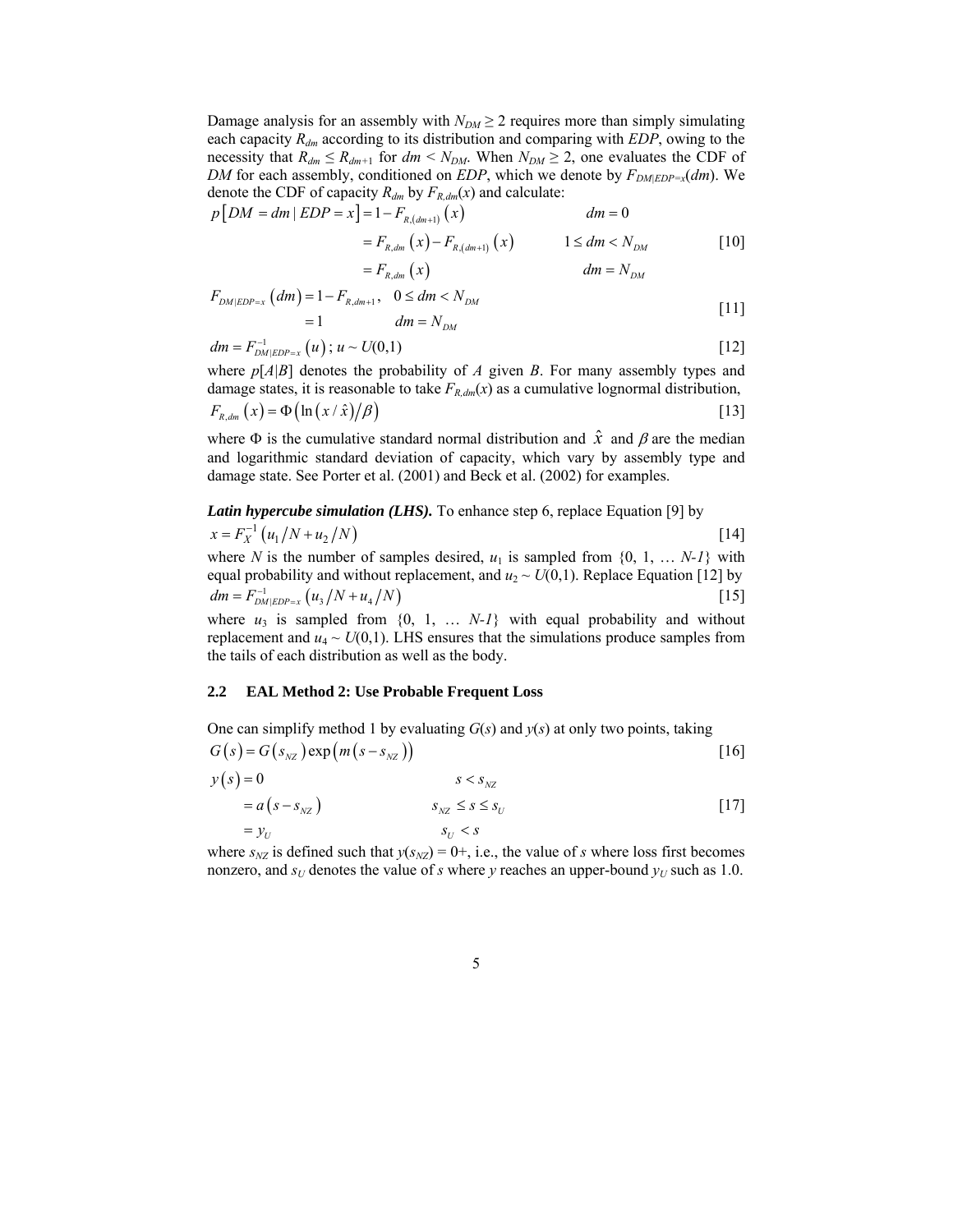Given a value of  $s_{NZ}$  such as  $S_a(T_1) = 0.05g$ , one can determine *a* by calculating the mean seismic vulnerability function at some value  $s_{NZ} \leq s_{EBE} \leq s_U$ , where  $s_{EBE}$  denotes the site shaking intensity in an event referred to here as the *economic-basis earthquake* (EBE), named to evoke the design-basis earthquake (DBE) of older codes, with a hazard level more relevant to repair costs than to life safety. We refer to mean loss given the EBE as the *probable frequent loss* (*PFL*), in imitation of and contrast with the *PML*. One can define the EBE as the event causing a level of shaking with 10% exceedance probability in 5 yr, although other moderate shaking levels also produce reasonable results. The shaking level  $s_{EBE}$  can be calculated, e.g., using Frankel and Leyendecker (2001), adjusting for site classification by using  $F_a$  or  $F_v$ , as appropriate, from the International Building Code (International Code Council 2000).

There is good reason to define EBE this way. To test the life-safety of a structural design, engineers have historically considered upper-bound shaking (10% exceedance probability) during the building's design life (e.g., 50 years), referring to this level of shaking as the DBE. To examine an upper-bound economic loss during the owner's planning period, it is consistent to use the same exceedance probability (10%) during that planning period (5 yr). We could define EBE as the event causing the site shaking intensity with 50% exceedance probability in 50 years, an event treated by FEMA 356 (ASCE 2000) that would be only slightly stronger than the 10%/5-yr event, but favor the suggested definition for its value to risk communication. EBE is defined for meaning to the investor, for whom 50 years is too long a planning period and 50% exceedance probability does not suggest an upper-bound intensity. Our 10%/5-yr definition of EBE more directly addresses the concerns of the investor.

Returning to  $EAL$ , we denote the mean annual frequencies of a site exceeding  $s_{NZ}$ ,  $s_{EBE}$ , and  $s_U$  by  $G_{NZ}$ ,  $G_{EBE}$ , and  $G_U$ , respectively. Then

$$
a = PFL / \left[ V \cdot \left( s_{EBE} - s_{NZ} \right) \right] \tag{18}
$$

$$
m = \ln\left(G_{EBE}/G_{NZ}\right) / \left(s_{EBE} - s_{NZ}\right) \tag{19}
$$

$$
s_U = s_{NZ} + y_U / a \tag{20}
$$

$$
=s_{NZ} + y_U V \left( s_{EBE} - s_{NZ} \right) / PFL
$$

One can show (Porter et al. 2004a) that substituting [16] through [20] into [1] leads to  $EAL = PFL \cdot [(G_{NZ} - G_U)/\ln(G_{NZ}/G_{EBE})]$  [21]

If 
$$
s_U \gg s_{NZ}
$$
, as expected, then  $G_U \ll G_{NZ}$ , leading to:  
\n $EAL \approx PFL \cdot H$  [22]

where

$$
H \equiv G_{NZ} / \ln \left( G_{NZ} / G_{EBE} \right) \tag{23}
$$

We refer to *H* as the *site economic hazard coefficient*. It can be mapped as a scalar for a given fundamental period, site classification, and  $s_{NZ}$ . Its units are  $yr^{-1}$ . Equation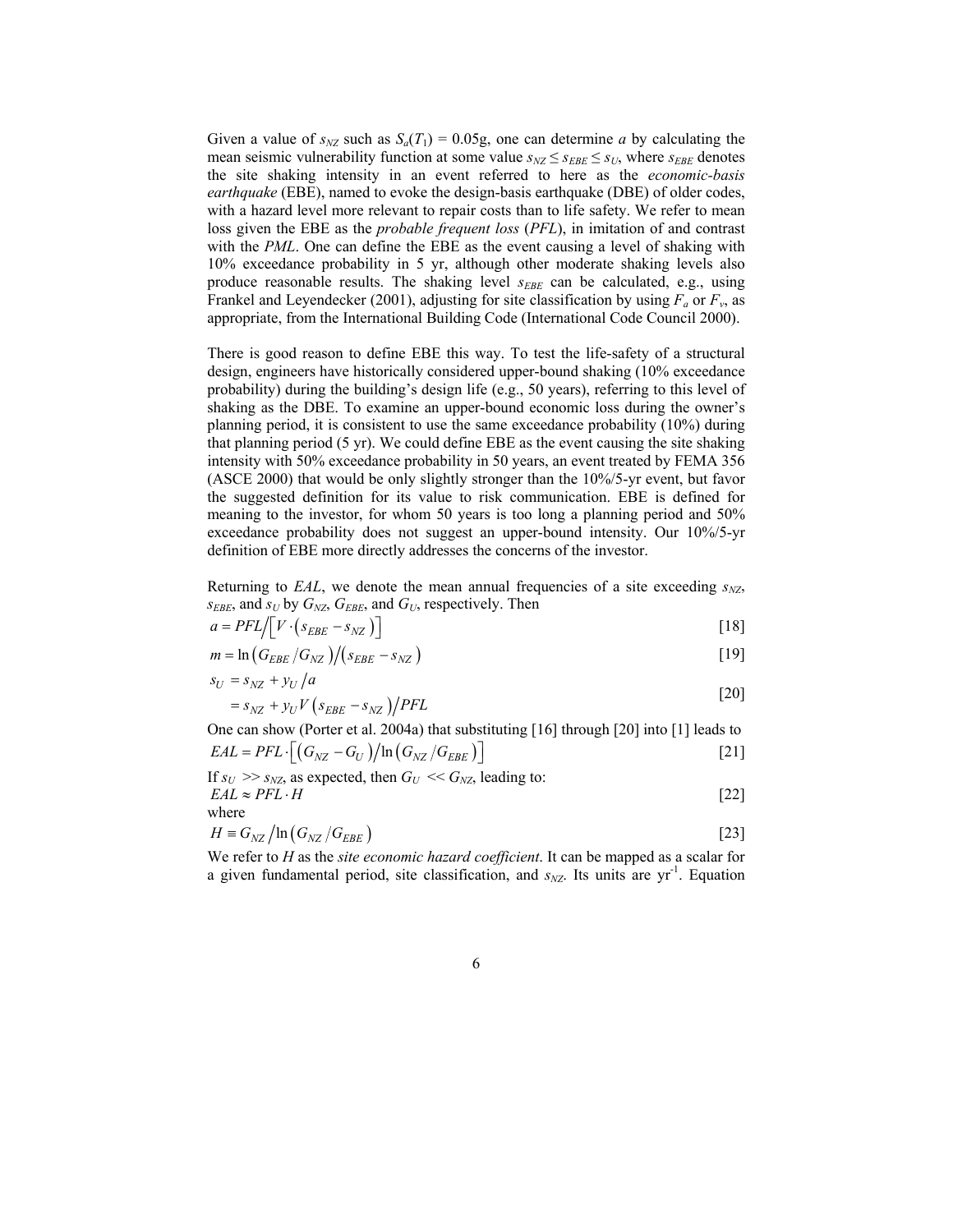[22] still requires that one estimate *PFL* somehow. One can use Method 1 with one the intensity level *s<sub>EBE*</sub>, which requires multiple PBEE simulations. This is Method 2.

## **2.3 EAL Method 3: PFL and Linear ABV**

We further simplify the analysis by noting that at moderate *s*, around  $s_{EBE}$ , the structural response may be adequately modeled using linear spectral analysis. Further, since only mean loss at  $s_{EBE}$  is required, we can avoid some aspects of ABV that are intended to quantify damage and uncertainty. Method 3 employs a simplified PBEE approach called linear assembly-based vulnerability (LABV). It has four steps:

*1. Facility definition***.** Same as in Methods 1 and 2.

2. *Hazard analysis*. Determine *s<sub>EBE</sub>* as in Method 2.

*3. Structural analysis***.** Calculate *EDPs* using the first-mode spectral response. We denote by  $\phi_1$ ,  $L_1$  and  $M_1$ , the building's fundamental mode shape, modal excitation, and modal mass, respectively. For example, considering one frame direction, the *EDP* for a segment of wallboard partition on the  $m<sup>th</sup>$  story would be the interstory drift along that column line, estimated as

$$
EDP \approx \frac{s_{EBE}}{\omega_1^2} \left( \frac{\phi_{(m+1)} - \phi_{1m}}{h_m} \right) \frac{L_1}{M_1}
$$
 [24]

where  $\omega_1 = 2\pi/T_1$ ,  $\phi_{1m}$  is the component of the fundamental mode shape at floor *m*, and *hm* refers to the height of story *m*.

4. Damage and loss analysis. Let  $c_{dm}$  denote the mean cost to restore an assembly from damage state *dm*; it can be calculated by standard cost-estimation principles. We denote by  $c(x)$  the mean cost to repair one assembly given that it has been exposed to  $EDP = x$ . We refer to  $c(x)$  as the mean assembly vulnerability function, calculated by

$$
c(x) = \sum_{dm=1}^{N_{DM}} c_{dm} p\big[DM = dm \mid EDP = x\big]
$$
 [25]

where *p*[*DM=dm|EDP=x*] is given by Equation [10]. Mean assembly vulnerability functions can be created and archived for later use. See Porter et al. (2004) for examples. This is not a new idea. Czarnecki (1973) proposed several, as did Kustu et al. (1982), who normalized by the assembly replacement cost. Because construction contractors estimate repairs in terms of labor hours and dollar amounts, we find it simpler to deal with  $c_{dm}$  directly (i.e., not normalized). Introducing subscript  $k$  to index particular assemblies and  $c_{OP}$  to denote the mean value of  $C_{OP}$ , *PFL* is given by

$$
PFL = (1 + c_{OP}) \sum_{k=1}^{N} c_k (x_k)
$$
 [26]

where *N* is the number of building assemblies. *EAL* is then given by Equation [22].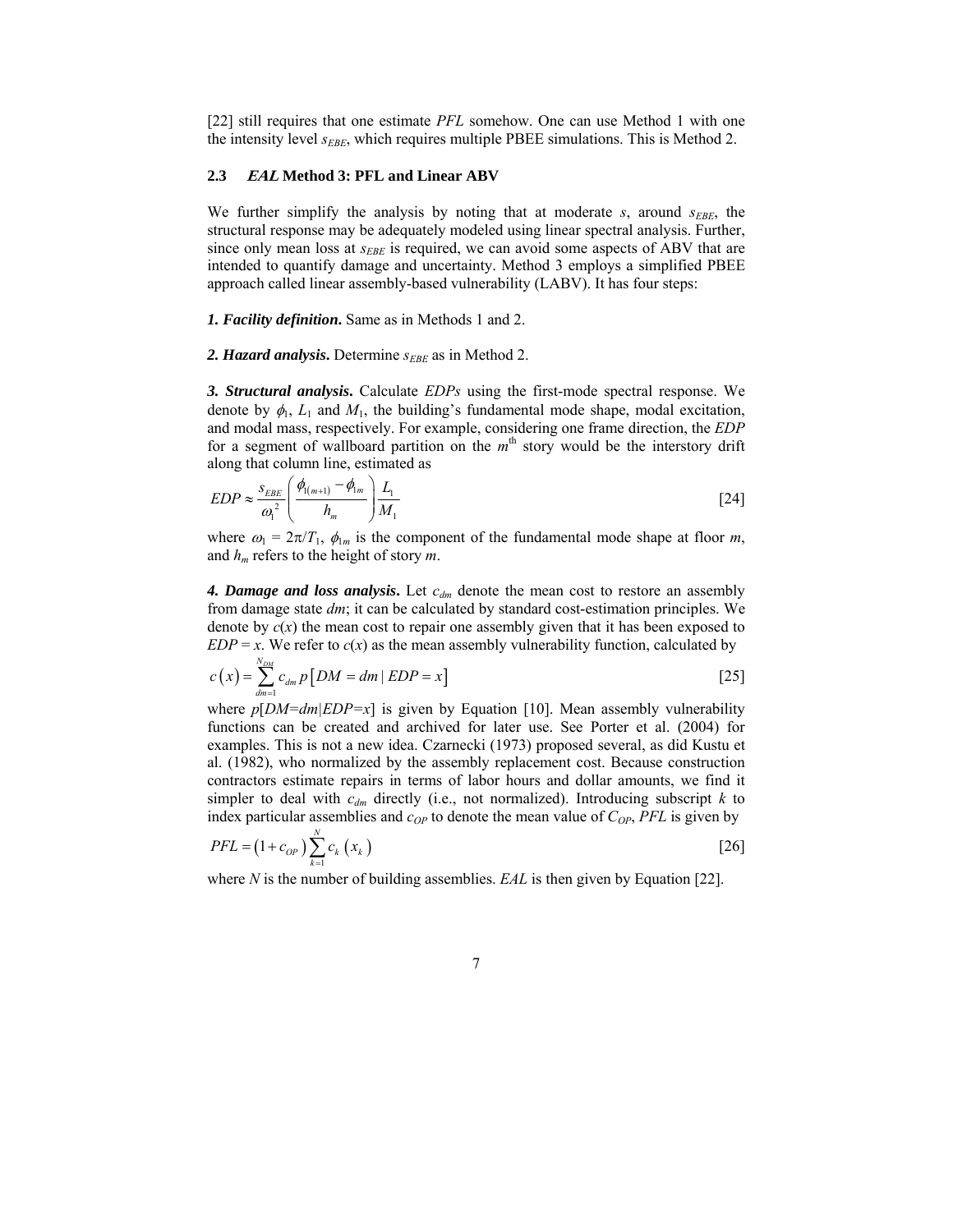#### **3. CASE STUDIES**

*Van Nuys Hotel Building.* To compare the three methods, we begin with an actual highrise hotel building located in Van Nuys, CA. It is a seven-story, eight-by-threebay, nonductile reinforced-concrete moment-frame building built in 1966. It suffered earthquake damage in 1971 and 1994, after which it was seismically upgraded. We analyzed the building in its pre-1994 condition. See Beck et al. (2002) and Porter et al. (2002a) for details of the hazard model, structural model, component capacity distributions and unit repair costs. We performed 20 simulations at each of 20 levels of *IM*: *Sa*(1.5 sec, 5%) = 0.1, 0.2, … 2.0g, producing 400 simulated values of *Y*.

We took masses as perfectly correlated, normally distributed, with coefficient of variation (COV) equal to 0.10, per Ellingwood et al. (1980). We took damping as normally distributed with mean value of 5% and coefficient of variation of 0.40, as derived in Beck et al. (2002). Structural members were taken as having deterministic stiffnesses (including post-yield, unloading, etc.) but with yield and ultimate force and deformations that are perfectly correlated, normally distributed, with COV of 0.08, per Ellingwood et al. (1980). We took component capacities and unit repair costs as lognormally distributed; see Beck et al. (2002) for damage states, repair efforts, and parameters of the lognormal capacity distributions. We took  $C_{OP}$  as uniformly distributed between 15% and 20%. A professional cost estimator provided all costs.

Figure 1(a) shows the resulting vulnerability function; Figure 1(b) shows the site seismic hazard function. Each circle in Figure 1(a) represents one simulation. The jagged line shows mean loss at each *Sa* level. The smooth curve is a polynomial fit to the data. Each simulation includes one nonlinear time-history structural analysis using one simulation of the building's uncertain mass, damping, and force-deformation characteristics, one simulation of the capacity of each of 1,233 structural and nonstructural components, and one simulation of the unit-repair cost for each of 9 combinations of component type and damage state. The structural analyses took approximately 12 hours of computer time; the loss analysis took an hour. The most time-consuming portion of the analysis was creating the structural model. Figure 1 shows that, for  $S_a$  up to about 0.5g, a linear approximation for  $y(s)$  is reasonable; and that beyond 0.5g, *G′*(s) is so small that the integrand of Equation [1] makes little contribution, supporting the approximation for  $y(s)$  in Equation [17].

We applied Methods 1, 2, and 3 to this case-study building, producing the results shown in Table 1. Note that *PFL* for Method 2 was taken from the Method-1 analysis at  $s = s_{EBE}$ . Agreement between the methods is reasonable: Methods 2 and 3 produce *EAL* estimates within about 30% of that of Method 1. That Method 3 produces a reasonable estimate is particularly promising: at least in this case, one need not create a nonlinear structural model to get a reasonable estimate of *PFL* and *EAL*.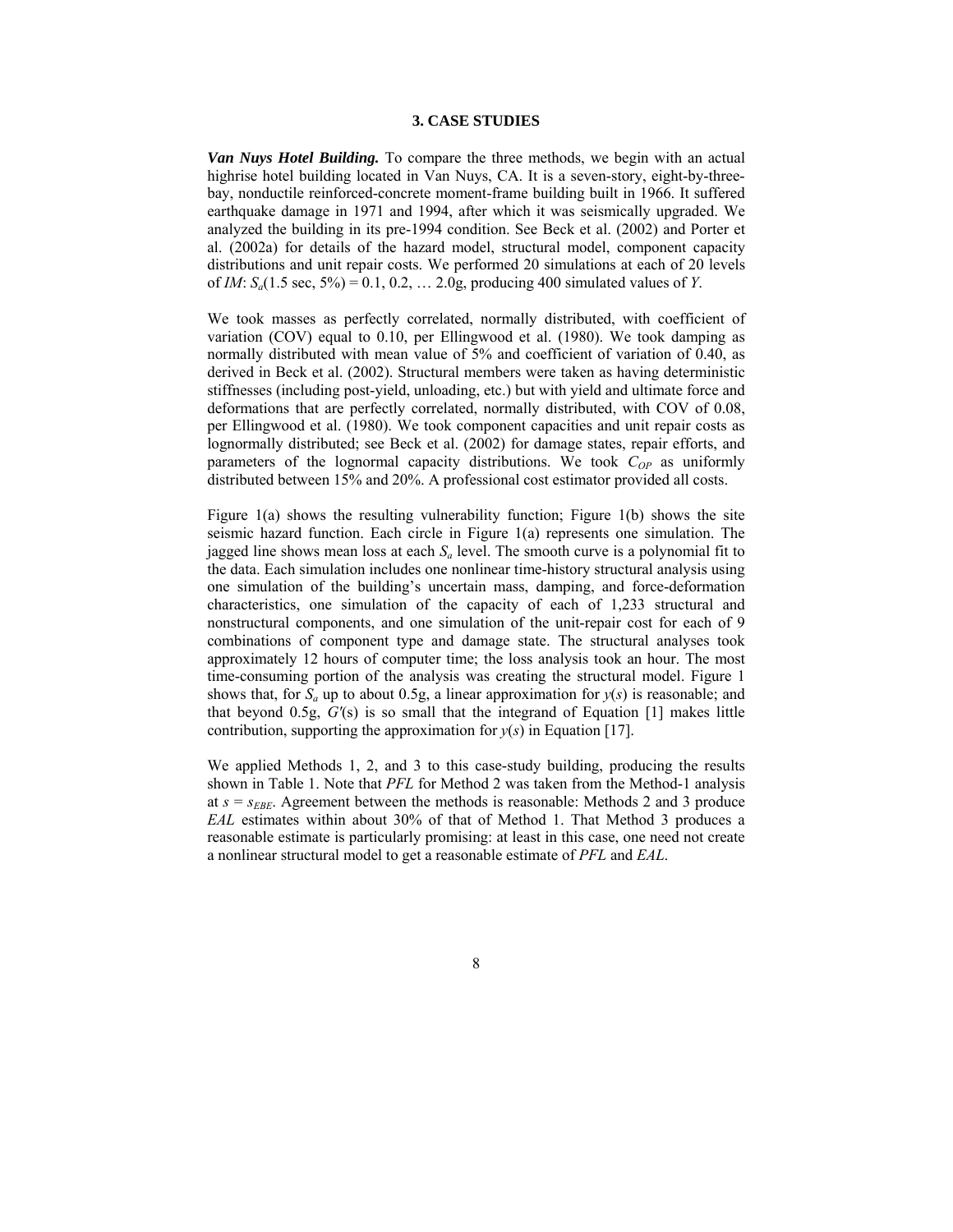

**Figure 1. (a) Seismic vulnerability and (b) site hazard for Van Nuys building Table 1. Approximation of seismic risk for Van Nuys case study** 

|                                 | <b>Method 1</b> | <b>Method 2</b>   | <b>Method 3</b>   |
|---------------------------------|-----------------|-------------------|-------------------|
| $S_{NZ}$                        | N/A             | 0.05 <sub>g</sub> | 0.05 <sub>g</sub> |
| $S_{EBE}$                       | N/A             | 0.20 <sub>g</sub> | 0.20 <sub>g</sub> |
| $G(s_{NZ})$ , $yr^{-1}$         | N/A             | 0.1026            | 0.1026            |
| $G(s_{EBE}), \, \text{yr}^{-1}$ | N/A             | 0.0195            | 0.0195            |
| $H$ , $yr^{-1}$                 | N/A             | 0.0617            | 0.0617            |
| PFL                             | N/A             | \$613,000         | \$930,000         |
| EAL                             | \$53,600        | \$37,800          | \$57,400          |

We performed three additional tests. First, we evaluated Equation [7] at each of  $n = 1$ , 2, ... 20, for  $\Delta s = 0.1$ g. Figure 2 shows the result: the *EAL* considering only  $S_a \le 0.1$ g. then  $S_a \leq 0.2$ g, etc. Figure 2(a) plots the results against  $S_a$ ; Figure 2(b), against mean recurrence time. They show that only about 15% of cumulative economic loss comes from events with *PML*-level shaking or greater  $(S_a > 0.5g)$ . As important as the 500year earthquake is for life safety, it is largely irrelevant for cost. About half the *EAL* for this building results from events with  $S_a \leq 0.25$ g, whose mean recurrence time is 85 years or less. About 35% of loss is due to  $S_a \leq s_{EBE}$ . Ideally, loss from  $S_a \leq s_{EBE}$ would be near 50% of *EAL*, making *s<sub>EBE</sub>* is a good representative scenario shaking level, but the fraction will likely vary between buildings, so a cumulative *EAL*  fraction of 35% at the  $s_{EBE}$  defined this way seems acceptable.

*CUREE-Caltech Woodframe Project Buildings.* As a second test, we compared Methods 1 and 2 using 14 hypothetical but completely designed buildings from the CUREE-Caltech Woodframe Project (Porter et al. 2002b). The buildings are variants of four basic designs referred to as index buildings (Reitherman and Cobeen 2003).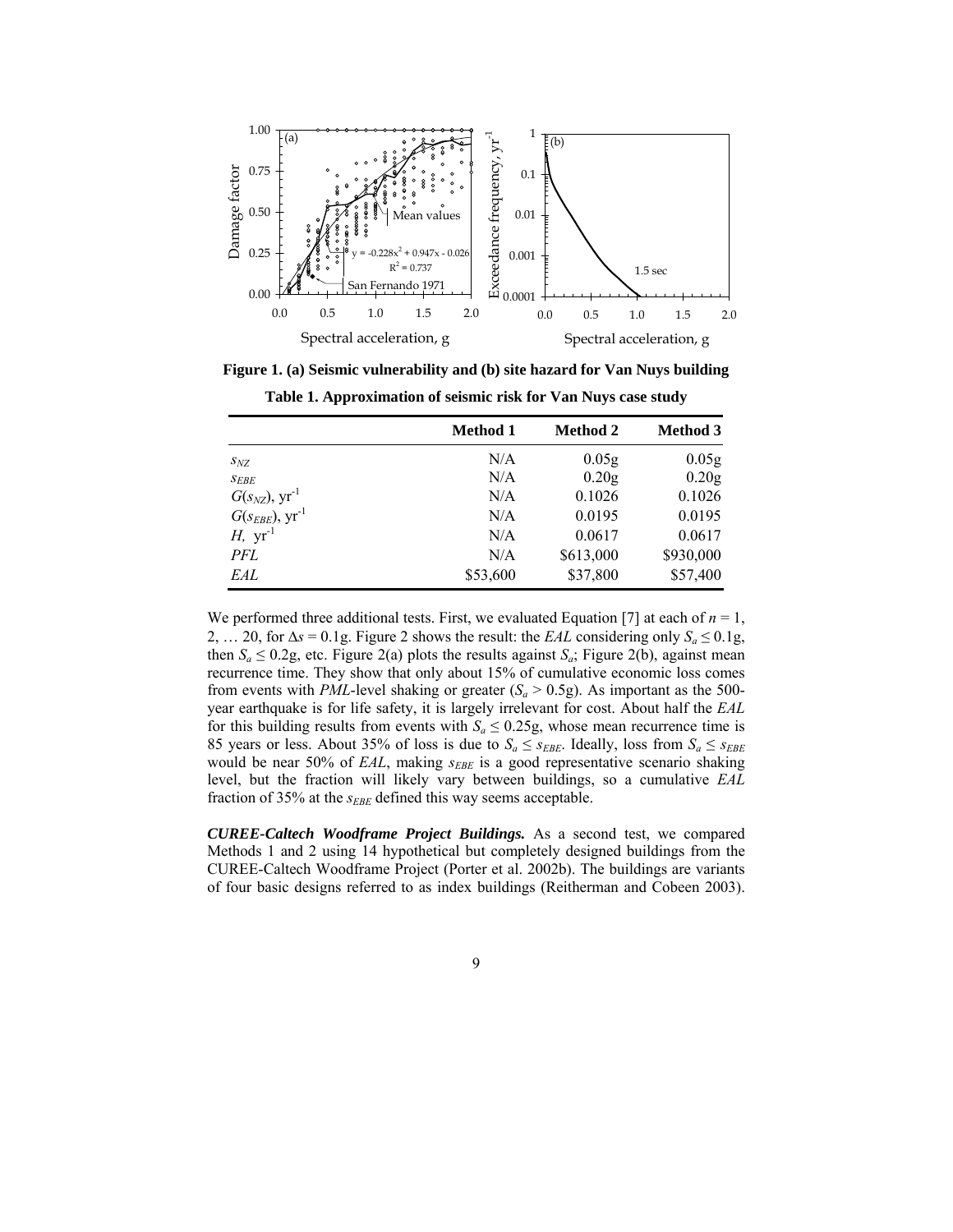They include a small house (single story, 1,200 sf, stucco walls, no structural sheathing), a large house (two stories, 2,400 sf, some walls with structural sheathing, stucco exterior finish), a three-unit townhouse (two stories, 6,000 sf total, some walls with structural sheathing, stucco exterior finish), and an apartment building (three stories, 13,700 sf, 10 dwelling units, and tuck-under parking). Each index building included four or more variants: poor-, typical-, and superior-quality versions, and one or more retrofits or above-code or alternative designs. We considered these woodframe buildings located at an arbitrary site in Los Angeles, CA, at 33.9°N, 118.2°W. Using Frankel and Leyendecker (2001) to determine site hazard and adjusting for NEHRP site classification D, we find  $s_{EBE} = 0.4g$ . Of the 19 buildings examined in Porter et al. (2002b), 14 have nonzero mean loss at *S<sub>EBE</sub>*.



**Figure 2. Dominance of frequent events in EAL for Van Nuys building** 

Figure 3 shows *EAL* for the Van Nuys and 14 woodframe buildings calculated by Method 1 (referred to in the figure as "exact") and by Method 2 (referred to as "approximate"). We denote Method-1 *EAL* by *EAL*1, define estimation error as  $\varepsilon = (EAL, -EAL) / EAL$ <sub>1</sub> [27]

and take the error for each case-study building as a sample of  $\varepsilon$ . We find the sample mean and sample standard deviation of this error are  $\overline{\varepsilon}$  = 0.12 and  $s_{\varepsilon}$  = 0.52, respectively. Thus, for these 15 buildings, the use of  $s_{EBE}$  defined as the shaking with 10% exceedance probability in 5 yr produces a fairly modest (12%) error in the estimate of *EAL*, relative to the exact method, which requires analysis of the complete seismic vulnerability function.

As a final test, we calculated the error if one defines  $s_{EBE}$  as shaking with 50% exceedance probability in 50 yr, and found  $\bar{\varepsilon}$  = 0.06 and  $s_{\varepsilon}$  = 0.47. Defining EBE this way produces slightly more accurate results for the case-study buildings than using shaking intensity with 10% exceedance probability in 5 yr (as we have done), although at a the cost of meaningful risk communication.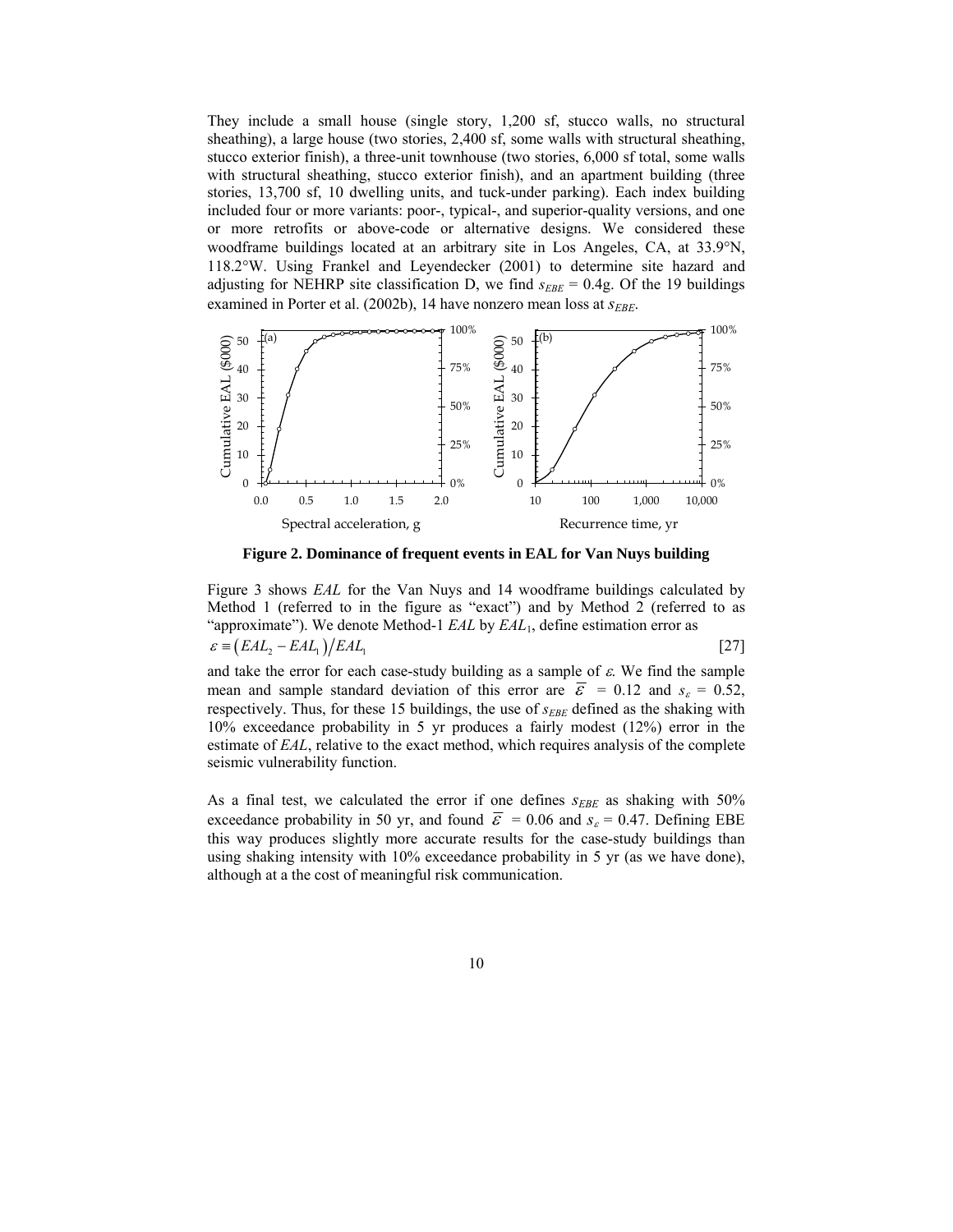

**Figure 3. Comparing** *EAL* **by methods 1 and 2 for 15 sample buildings** 

The *EAL* values shown in Figure 3 might be quite meaningful to the real-estate investor. In the case of the Van Nuys building, whose replacement cost is approximately \$7.0M and whose annual net operating income is on the order of \$1M, an *EAL* of \$54,000 represents a significant expense. The *EAL*s for the poorerperforming woodframe buildings can exceed \$1,000. This would be a significant expected annual expense for a small investor, of the same order as homeowner insurance (Insurance Information Institute 2003).

### **4. CONCLUSIONS**

Through a case study of a nonductile reinforced-concrete moment-frame building, we show that repair costs can be dominated by small, frequent events, rather than rare, *PML*-level losses. Using this example and that of 14 woodframe buildings, we show that expected annualized loss (*EAL*) is approximately proportional to a scenario loss referred to as the probable frequent loss (*PFL*). The constant of proportionality, referred to as the site economic hazard coefficient (*H*), can be mapped or tabulated for use by engineers or investors. *PFL* can be defined as the mean loss conditioned on the occurrence of shaking with 10% exceedance probability in 5 years. This is the economic-basis earthquake, EBE, named in imitation of the design-basis earthquake (DBE) of older codes. An approach called linear assembly-based vulnerability (LABV) can reasonably estimate *PFL* and *EAL* with one simplified PBEE analysis.

This methodology can inform a common opportunity for seismic risk-management: the purchase of commercial buildings in seismically active regions. Current practice produces little information to help investors consider seismic risk. Consequently, the opportunity for risk-management is usually missed. The problem might be alleviated by using *PFL* rather than (or in addition to) *PML*. *PFL* offers several advantages as a performance metric: (1) it better reflects upper-bound loss during an investor's planning period than does *PML*; (2) it can be multiplied by *H* to estimate *EAL*, which